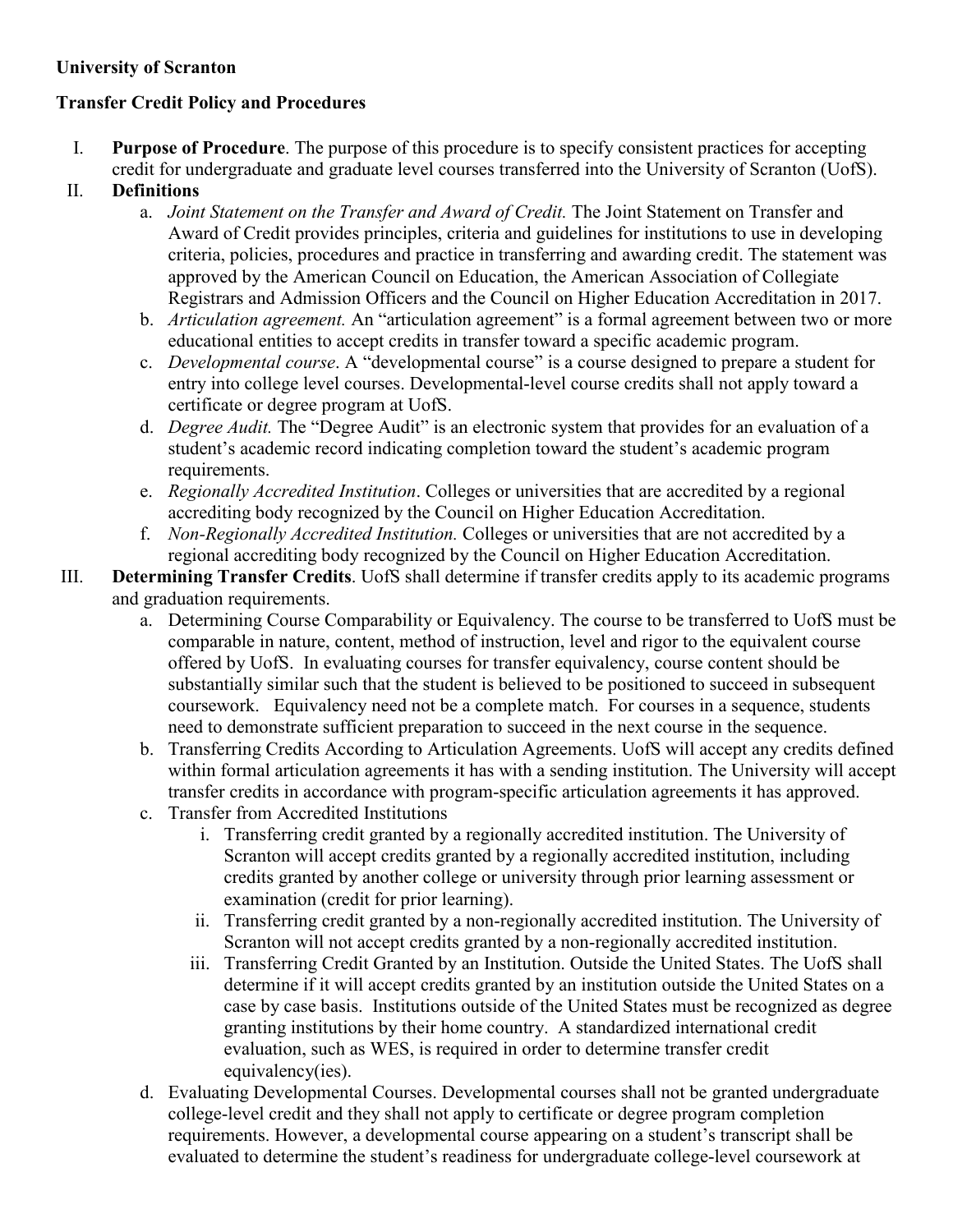UofS. Undergraduate students are advised to assess their skills in these areas if developmental education courses were taken two or more years prior to the term of the student's initial matriculation at the University.

- e. Coursework Ineligible for Transfer. UofS reserves the right to deny credit for courses that are not compatible with those offered in its degree programs. Examples of courses that receive no credit include:
	- i. Courses considered below college level (usually numbered below 100)
	- ii. Repeated courses or courses with duplicate subject content
	- iii. Coursework earned at an institution that is not regionally accredited
	- iv. Mathematics courses considered below college level
	- v. Courses offered for non-credit continuing education units
	- vi. Remedial English (e.g., reading, vocabulary development, grammar, speed reading, or any courses that are preparatory to an institution's first Freshman Composition course)
	- vii. Courses providing instruction in English as a Second Language (100-level or above)
	- viii. Remedial courses in any academic discipline (100-level and above)
	- ix. Non-academic/vocational-technical courses.

## IV. **College Transfer Policy and Procedures**

- a. The UofS ascribes to the guiding principles of the 2017 Joint Statement on the Transfer and Award of Credit in implementing its transfer policy and procedures.
- b. Procedures for Evaluating Credit Earned Prior to Matriculation at UofS.
	- i. Undergraduate applicants are required to submit official college transcripts for all postsecondary institutions attended to the Office of Admissions. Credit is reviewed on an individual basis after the student is accepted. Advanced standing will be granted for previously completed courses from regionally accredited institutions when: they are equivalent or comparable to courses at the University; the student receives a grade of C or better; and the courses satisfy requirements for the student's degree program. Applicants will receive a letter with course-by-course equivalency and course placement within the chosen program of study. Transfer credit is recorded as a grade of "TC" on the student's transcript. If the student changes the major at a later date, a new review of transfer credits will be made at that time, and the student will be given a written evaluation clearly indicating how transfer credits apply to the new major. The information recorded on the transfer credit evaluation becomes part of the student's permanent academic record.
	- ii. Graduate applicants are required to submit official post-baccalaureate transcripts to their Program Director. Credit is reviewed on an individual basis after the student has matriculated. Credit will be granted for previously completed courses from regionally accredited institutions when: they are equivalent or comparable to courses at the University; the student was enrolled as a graduate student and received a grade of B or better; the courses satisfy requirements for the student's degree program; and the course to be transferred was be a regularly scheduled course and not a workshop. A grade of Pass or Satisfactory is not acceptable for transfer credit. Transfer credit is recorded as a grade of "TC" on the student's transcript. If the student changes their program at a later date, a new review of transfer credits will be made at that time, and the student will be given a written evaluation clearly indicating how transfer credits apply to the program. The information recorded on the transfer credit evaluation becomes part of the student's permanent academic record.
- c. Procedures for Evaluating AP and IB Credits Earned Prior to Matriculation at UofS
	- i. Undergraduate students who have taken Advanced Placement (AP) testing must forward a College Board Report listing the specific test(s) taken and grade(s) achieved to the Office of Admissions. AP scores must meet the minimum score standards promulgated by the Office of Admissions in order to transfer to UofS. AP credit is recorded as a grade of "AP" on the student's transcript.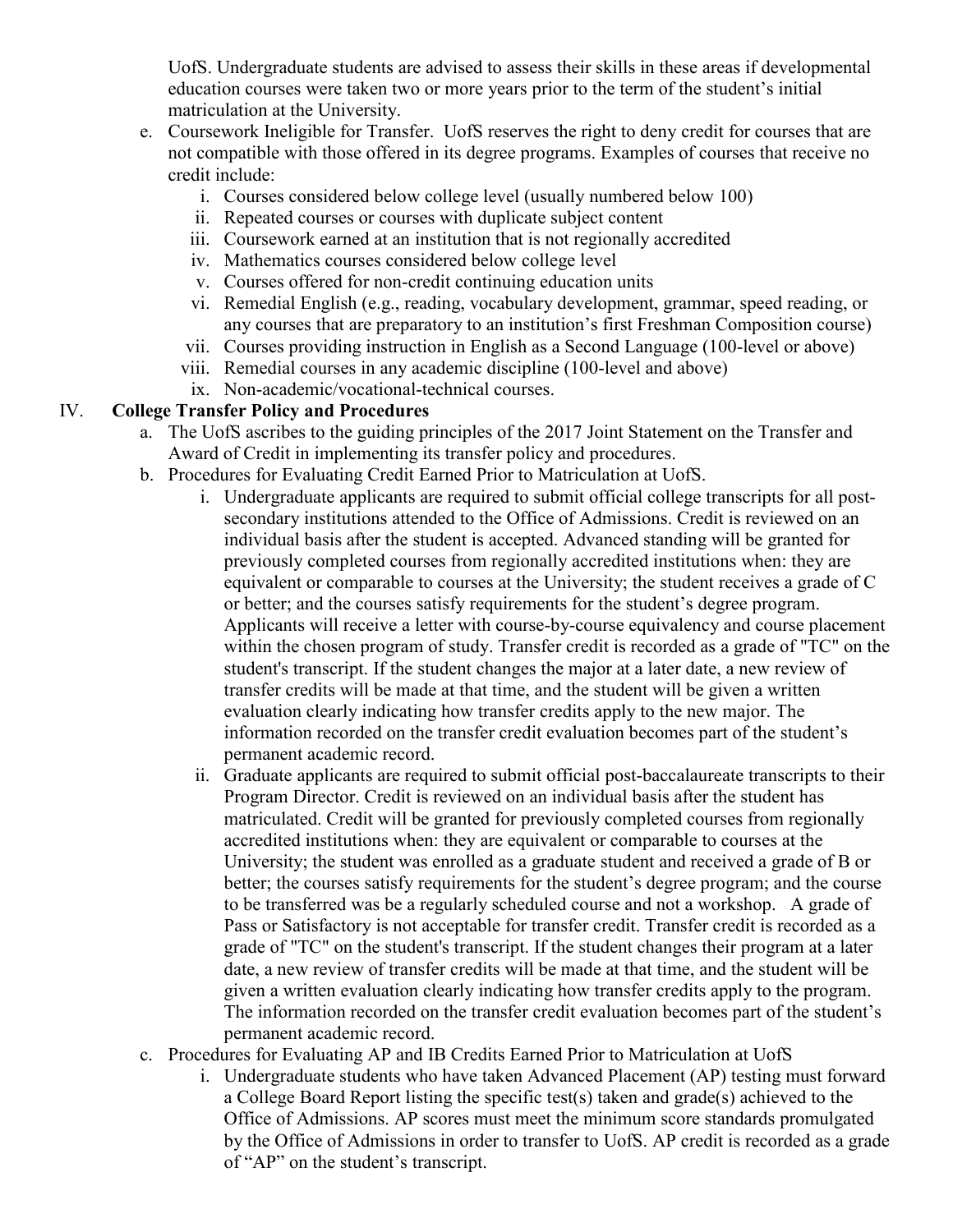- ii. Undergraduate students who have completed courses in the Diploma Programme of the International Baccalaureate Organization (IBO) must forward an official IB transcript to the Office of Admissions. The University grants academic credit for only higher level (HL) exams with a grade of five (5) or better.
- iii. Although credit may be earned through approved/accredited articulation agreements, AP credit, International Baccalaureate (IB) or coursework from another college/university, credits for a specific course may be granted only once.
- d. Procedures for Evaluating Credit Earned Post Undergraduate Matriculation at UofS
	- i. Matriculating undergraduate students in good academic and disciplinary standing at The University of Scranton may transfer in a maximum of 10% of the total credits in their program. Undergraduate transfer students from another institution will be limited to a maximum of 10% of the total credits remaining in their program from the initial point of University of Scranton matriculation. All students must complete at least 63 credits at The University of Scranton, including the last 30 credits of their program of study.
	- ii. University of Scranton undergraduate students who have completed their sophomore year (60 credits) are permitted to take courses at other four-year, regionally accredited institutions. Those who have not completed their sophomore year may be approved for courses at two-year or four-year regionally accredited institutions. Grades below C (2.00 in a 4.00 grading system) received elsewhere are not transferable to The University of Scranton; no grades from other institutions are computed into the student's grade point average, with the exception of those taken through the University of Scranton/Marywood University cross-registration agreement. Transfer credit will be awarded only upon receipt of an official transcript from the transfer institution. Transfer credit is recorded as a grade of "TC" on the student's transcript. Official transcripts must be sent to the Office of Registrar and Academic Services (ORAS) for review and processing.
	- iii. A maximum of nine graduate credits may be transferred for graduate degree programs requiring at least 39 credit hours for completion and six graduate credits may be transferred for graduate degree programs that require less than 39 credit hours for completion.
	- iv. Undergraduate students must secure advance permission of their dean to take courses at another institution. Graduate students must secure advance permission of their mentor and dean to take courses at another institution. Permission may not be retroactively approved. Students may not take a course at another institution if they have failed the same course at The University of Scranton. Exceptions to this policy may be made by the student's dean. Students may earn credit for a course only once, regardless of where the course was completed, with the exception of some special topics courses, if approved.
- e. Validation of Business Transfer Courses
	- i. Undergraduate students may validate courses taken at a non-AACSB institution by successfully completing one or more advanced courses in the subject for which the course in transfer is a foundation course. Approval is granted by the Dean of the Kania School of Management. This applies only to lower-division transfer courses which the University offers at the upper-division level.
- f. Credit for Prior Learning. An undergraduate student who seeks credit for a significant prior learning experience must develop a portfolio that documents that the prior learning is comparable in nature, content, level and rigor to the equivalent course offered by UofS. The student, upon completion of preparing the portfolio, will present the portfolio to the Chair of the course for evaluation. Credit for prior learning is earned and applied on a pass/fail basis.
- g. Degree Audit. Each course from another institution determined to be equivalent to a University of Scranton course shall be entered into Banner and the Degree Audit system.
- h. Credit Limit. Undergraduate transfer students need to complete a minimum of 63 credits at The University of Scranton in order to obtain a bachelor's degree. The maximum amount of transferable credits depends upon the total number of credits required to complete a particular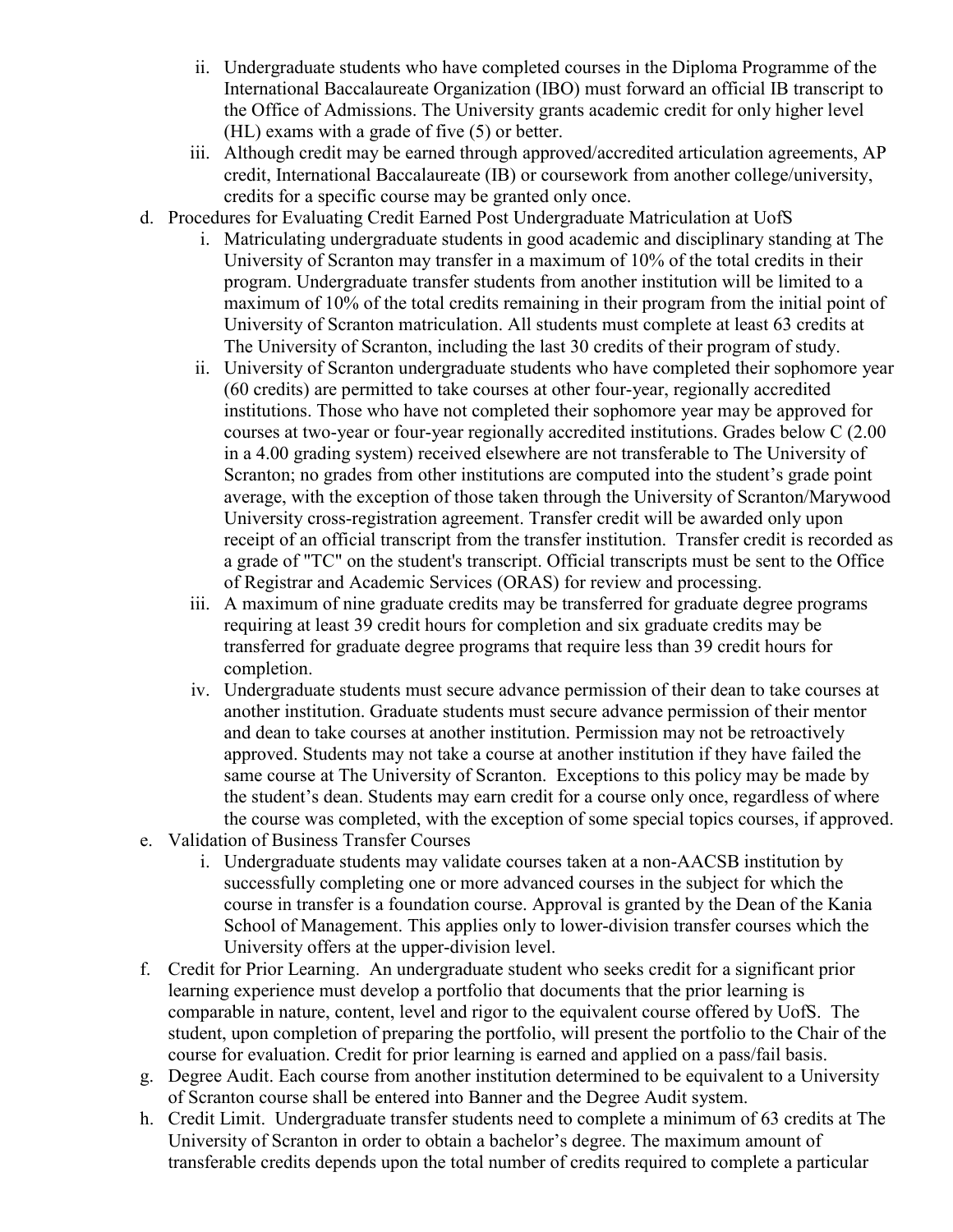program of study. Special consideration is given to students with double majors, minors or areas of concentration. It should be noted that most departments require that at least half of the credits in the student's major be taken at the University.

- i. Credit Life. In general, undergraduate coursework attempted more than five years ago will be reviewed for transfer on a case by case basis. Graduate coursework must have been taken within six years of the date of requested transfer to the UofS.
- V. **Disseminating Information**. UofS shall publish information concerning transfer in its catalog and website. Published information shall include the following:
	- a. Transfer policies, procedures and guidelines
	- b. Articulation agreements
	- c. Appeal process for transfer decisions at the college

# VI. **Responsibility**

- a. Student Responsibilities
	- i. Transcripts and Supporting Documentation. The student is responsible for submitting an official transcript and any other required supporting documentation to meet University policy and procedures to the appropriate office. An official transcript must be sent directly from the institution/agency from which credit was earned; or, if hand-carried by a student, it must be delivered unopened with the official seal intact. Student copies and faxed transcripts are not considered official. Official transcripts received from previously attended postsecondary institutions will automatically be evaluated for the program in which the student is currently enrolled. If a student changes programs, the re-evaluation should be requested of the Office of the Registrar and Academic Services by the student.
	- ii. Grade Requirements. A undergraduate student must earn a grade of C or better in each course for which the students seeks UofS credit. A graduate student must earn a grade of B or better in each course for which the students seeks UofS credit. Grades from another institution are not used in computing the student's UofS cumulative grade point average, graduation honors or academic progress grade point average.
	- iii. Subsequent Transfer. While UofS may accept certain credits, other colleges to which the student may subsequently transfer may not accept them. It is the responsibility of the student to maintain communication with the receiving institution.
- b. Office of Admissions Responsibilities
	- i. The Office of Admissions works with applicants to obtain a complete application file, including but not limited to the official academic transcripts from every college/university attended.
	- ii. Upon offer of admission and receipt of the official academic transcripts, the Office of Admissions will send the academic transcripts to the Office of the Registrar and Academic Services (ORAS) for formal review and evaluation.
	- iii. Upon completion and return of the evaluation from ORAS, the Office of Admissions provides this documentation to the admitted student and notifies them accordingly.
- c. Office of the Registrar and Academic Services Responsibilities (ORAS)
	- i. ORAS consults with constituencies to facilitate the transfer credit equivalency process. ORAS staff coordinate the process of official transfer credit evaluation in conjunction with Department Chairs, Program Directors and Dean's Offices, certify transfer credits, provide notice of the official evaluation to the student, manage student transfer credit appeals and maintain a record of approved transfer equivalencies in the Banner and Degree Audit system.
	- ii. ORAS aspires to complete transfer credit evaluations within ten business days after receipt of official documentation from the Office of Admissions. Evaluations may require longer processing times during peak periods.
	- iii. ORAS may ask a student for supporting documentation, such as an official course description or course syllabus, when transfer credit is in question.
- d. Department Chair and Program Director Responsibilities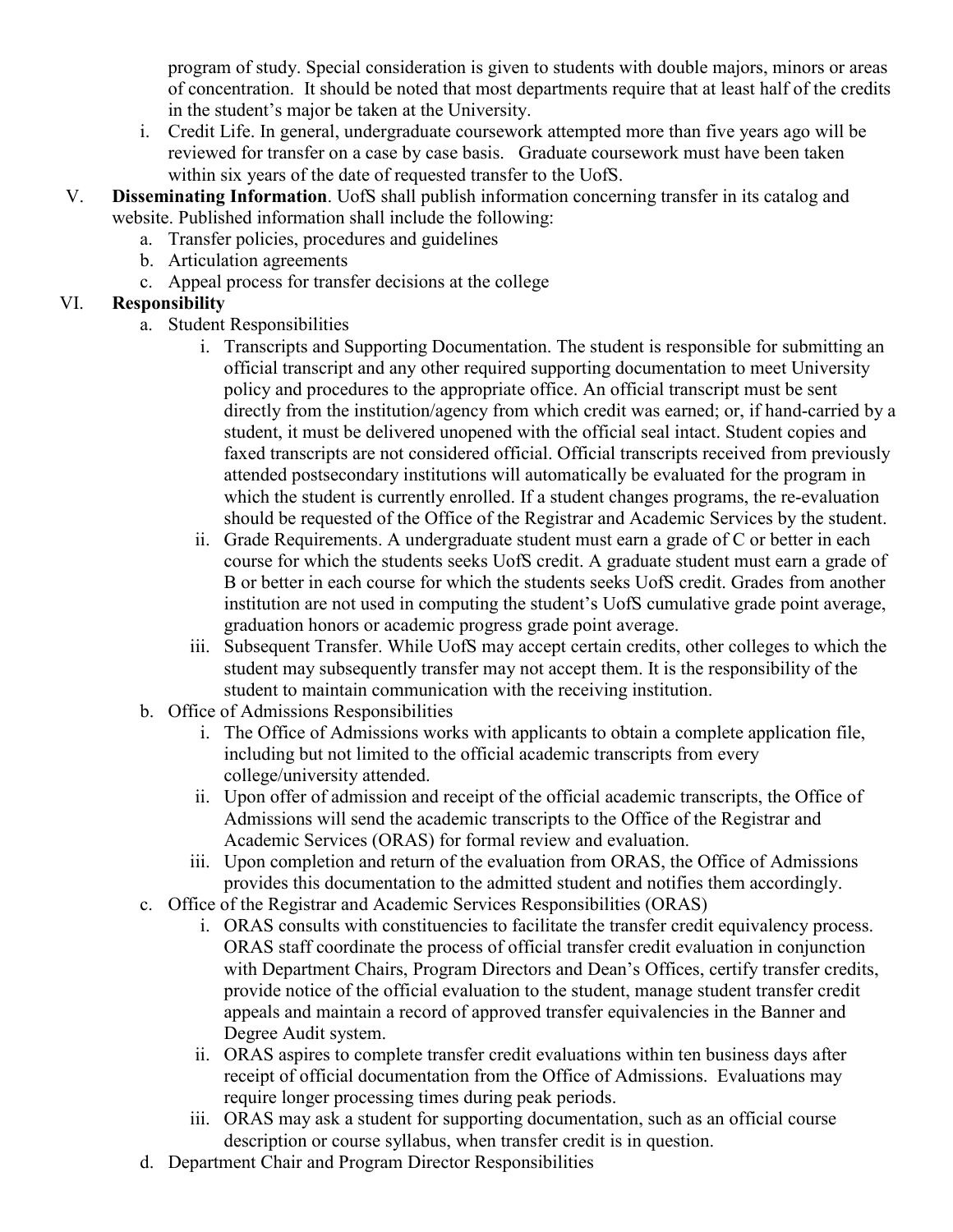- i. The appropriate academic department chair/program director determines the acceptance and application of all transfer courses that have not been evaluated previously for UofS equivalency credit, including transfer coursework that is formalized in an articulation agreement.
- ii. In order to minimize barriers to enrollment, the Department Chair/Program Director is encouraged to utilize the course description provided to her/him when assessing transfer credit equivalency, especially when evaluating introductory (100) level, general education and or free elective credits. If a Department Chair/Program Director cannot determine if a course is substantially similar to a UofS course based upon the course description alone, the Department Chair/Program Director may request the submission of a course syllabus.
- iii. It is expected that a Department Chair/Program Director, when asked to evaluate a course for a specific student's transfer credit evaluation, will complete the evaluation and communicate his/her decision to ORAS within seven calendar days of receipt of the request. If a course is not approved for transfer credit, the Chair/Program Director shall briefly detail the reason the request was denied.
- iv. It is expected that a Department Chair/Program Director, when asked to evaluate a course for inclusion in an articulation agreement, will complete the evaluation and communicate his/her decision to the requestor within thirty calendar days of receipt of the request.
- v. A Department Chair/Program Director shall name a designee to make a decision in response to student transfer credit evaluation and articulation agreement inquiries in his/her absence. The Chair/Program Director's designee will be contacted by ORAS if the Chair/Program Director does not communicate his/her decision regarding a student evaluation request within seven calendar days. The Chair/Program Director's designee will be contacted if the Chair/Program Director does not communicate his/her decision regarding an articulation agreement evaluation request within thirty calendar days.
- vi. Should the Chair /Program Director and his/her designee fail to communicate the decision regarding student transfer credit evaluation inquiries within ten calendar days from the first evaluation request, the Dean of the course will be asked to render the transfer credit equivalency decision.
- vii. Should the Chair/Program Director and his/her designee fail to communicate the decision regarding articulation agreement inquiries within thirty-five calendar days from the first request, the Dean of the course will be asked to render the transfer credit equivalency decision.
- viii. In some cases, a course may be recognized as equivalent but have fewer credits than the corresponding UofS requirement. Chairs/Program Directors, in discussion with members of their academic departments, will identify appropriate and reasonable measures for addressing such discrepancies, which may include additional course or credit requirements or waivers.
- e. Dean Responsibilities
	- i. The Dean must grant advance permission to students seeking permission to take a course at another institution.
	- ii. The Dean is responsible for deciding UofS transfer credit and articulation agreement equivalencies in the absence of a timely determination from a Chair/Program Director or his/her designee.
	- iii. The Dean shall review a student's appeal to transfer credit decisions and render a final written decision.
- VII. **Student Appeal.** It is possible that errors in the articulation of coursework, or omission of prior coursework can occur. In the event a student believes that this has happened, the appeal procedure follows.
	- a. Student appeals must be submitted no later than two months after the completion of the initial evaluation.